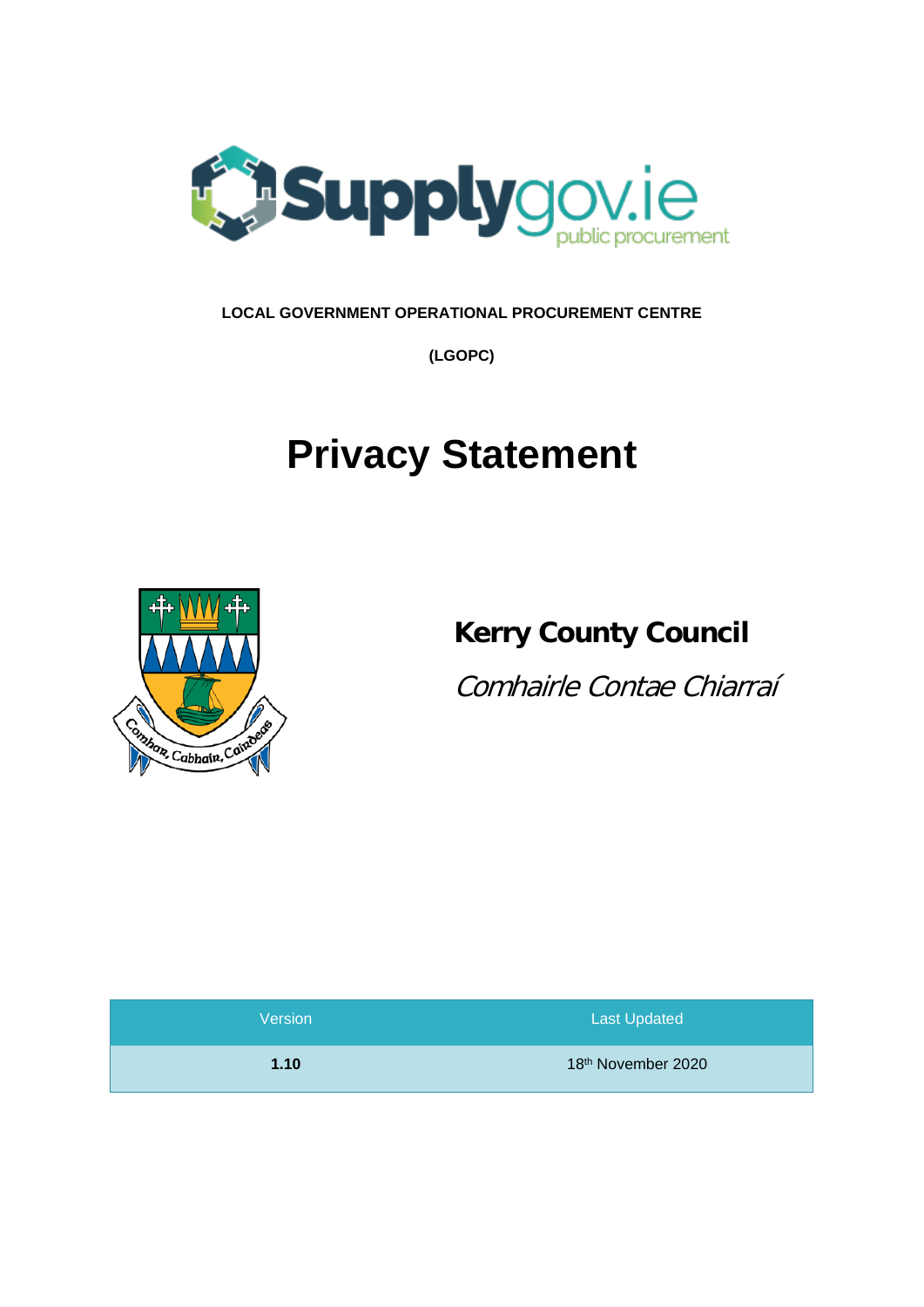#### **INTRODUCTION**

SupplyGov.ie (the "**Website**") is a procurement website that facilitates Local Authorities and other State Agencies in procuring works, goods and services from Suppliers and Contractors. The Website is maintained by the Local Government Operational Procurement Centre ("**LGOPC**") under the auspices of Kerry County Council (the "**Council**"). The Council fully respects your right to privacy in relation to your interactions with the Website. In addition, the LGOPC may perform additional functions (the "**Services**") in relation to its role in facilitating Local Authorities and State Agencies in procuring works, goods and services from suppliers and contractors, some of which may involve the collection and processing of Personal Data.

The Council ("**we**", **"our**" or **"us**") has created this privacy policy ("**Policy**") to demonstrate our firm commitment to privacy and to assure you ("**you**", "**your**" or "**user**") that in all your dealings with the LGOPC and Supplygov.ie, we will ensure the security of the data you provide. This Policy sets out the basis upon which any Personal Data we collect from you, or that you provide to us, will be processed by us, and applies to all of your Personal Data irrespective of the medium or method by which we obtain/receive your Personal Data.

In this Policy, the term "**Personal Data**" means data relating to a living individual who is or can be identified either from the data or from the data in conjunction with other information that is in, or is likely to come into, our possession, and includes Personal Data as described in Data Protection Legislation.

"**Data Protection Legislation**" means the Irish Data Protection Acts 1988 to 2018, the General Data Protection Regulation (EU) 2016/679 ("**GDPR**"), and any other applicable law or regulation relating to the processing of Personal Data and to privacy (including the E-Privacy Directive and the European Communities (Electronic Communications Networks and Services) (Privacy and Electronic Communications) Regulations 2011 ("**E-Privacy Regulations**")**,** as such legislation may be supplemented, amended, revised or replaced from time to time. "**Controller**", "**Processor**", "**Data Subject**", and "**Processing**" shall have the meaning given to each term in the GDPR.

Please read the following carefully. Entering into/using the Website and/or the Services and providing your Personal Data in accordance with the terms of this Policy indicates that you have reviewed this Policy and have agreed to be bound by it. If you do not agree to these terms you must leave the Website immediately.

Any information you provide in this way is used only for the purpose for which it is provided and will be treated with the highest standards of security and confidentiality, strictly in accordance with Data Protection Legislation.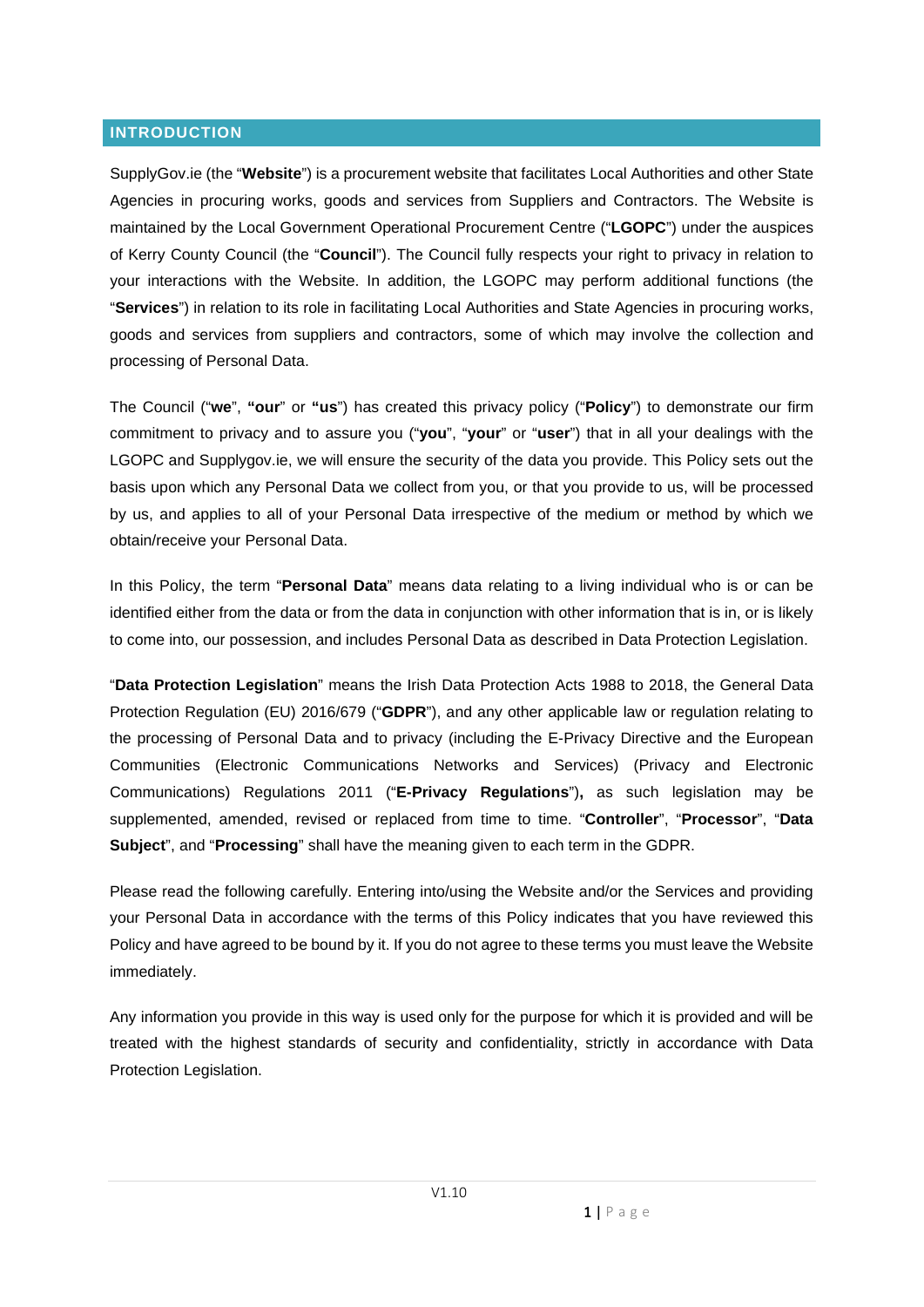# **The contact details for the LGOPC are:**

Local Government Operational Procurement Centre (LGOPC) Kerry County Council Unit 9, Block C, The Reeks Gateway, Killarney, Co. Kerry V93 KVK1

Email [eproc@kerrycoco.ie](mailto:eproc@kerrycoco.ie)

General Enquiries 076 1064020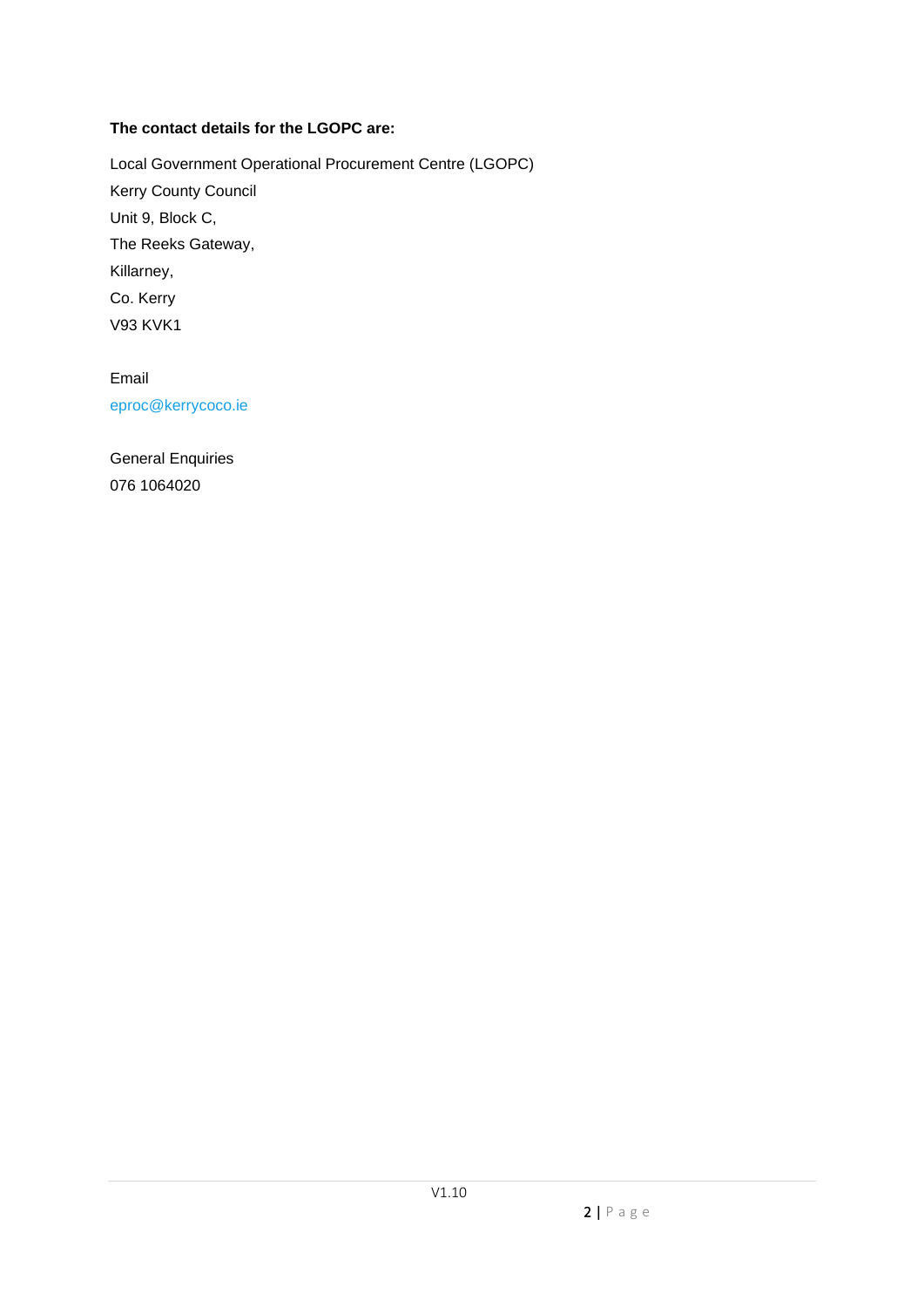#### **WHY DO WE PROCESS YOUR DATA?**

The LGOPC will collect and use data relating to contractors and suppliers to facilitate the procurement functionality of the Website. We use Personal Data we collect from you in the course of our business ("**Your Data**") on any one or more of the following legal bases:

- (i) in order for us to comply with our legal or regulatory obligations:
- (ii) where the processing is necessary for the performance of a task carried out in the public interest or in the exercise of official authority vested in us;
- (iii) to perform a contract with you; and
- (iv) in limited circumstances, where you have given your consent to such processing.

#### **A. PERSONAL DATA PROCESSED ON SUPPLYGOV.IE FOR REGISTRATION**

The Personal Data provided by buyers and suppliers as part of registration is used for purposes of the LGOPC's administration of the Website including issuing of emails to registered users with updates for which they have subscribed and/or communication other platform pertinent information (e.g. notification of changes, maintenance, technical issues or request to update information), management of Contracting Authorities of the electronic exchange of information between buyers and suppliers as part of Requests for Tenders (RFTs) or Request for Quotations (RFQs) competitions, publication of Contact Award Notices on the Website.

# **B. PERSONAL DATA PROCESSED ON SUPPLYGOV.IE FOR TENDER COMPETITIONS**

The LGOPC coordinates the establishment of Dynamic Purchasing Systems (DPS) and Framework Agreements under the Category Councils of Plant Hire and Minor Building Works & Civils. Any Personal Data provided as part of tender response documents is used for the purposes of allowing Contracting Authorities to conduct tender competitions and evaluate tender submissions in accordance with statutory requirements set out in the regulations below. The regulatory provisions comprise Directive 2014/24/EU of the European Parliament and of the Council, on the coordination of procedures for the award of public works contracts, public supply contracts and public service contracts, implemented into Irish law by European Union (Award of Public Authority Contracts) Regulations 2016 (SI 284 of 2016).

#### **WHAT INFORMATION DO WE COLLECT?**

We fully respect your right to privacy in relation to your interactions with the Website and the Services and endeavour to be transparent in our dealings with you as to what information we will collect and how we will use your information. Also, we only collect and use your details where we are legally entitled to do so. Information in relation to Personal Data collected by Irish entities is available on **[www.dataprotection.ie](http://www.dataprotection.ie/)**, the website of the Irish Data Protection Commissioner ("**DPC**").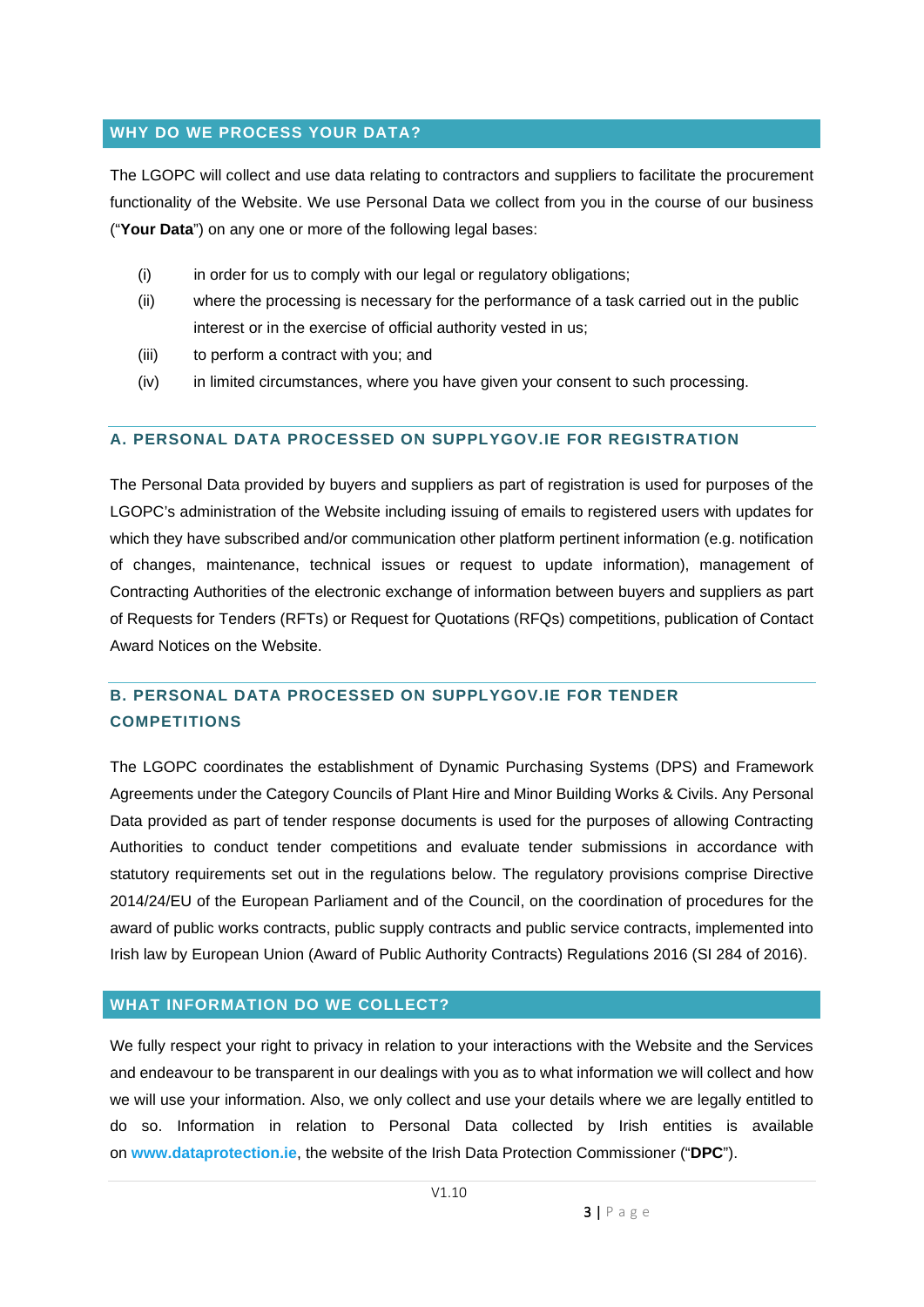We collect information about you through two primary sources: (i) information you provide to us; and (ii) through cookies. We collect information from you as necessary in the course of providing the Website. We may collect Your Data, including through your use of the Website and/or the Services, when you register with the Website, when you contact or request information from us or as a result of your communication by e-mail or phone with the LGOPC.

The Personal Data the Council collects may include, where applicable:

# **A. REGISTRATION DATA**

- Contracting Authority Administrator/Buyer First & Last Name;
- Contracting Authority Administrator/Buyer Email Address;
- Contractor's/Supplier's First & Last Name;
- Contractor's/Supplier's Email Address;
- Contractor's/Supplier's Postal Address;
- Contractor's/Supplier's Phone Number;
- Contractor's/Supplier's VAT Number
- Sole Traders Personal Public Services Number (PPSN);
- Authorised representative of Contractors/Suppliers:
	- o First & Last Name;
	- o Phone Number;
	- o Mobile Number; and
	- o Email Addresses,

#### (the "**Registration Data**")

The Personal Data the Council collects may also include, where applicable:

#### **B. TENDER COMPETITION DATA**

- Other Personal Data sought by the Contracting Authority (e.g. Curriculum Vitae data);
- Additional Personal Data provided by the Contractor/Supplier (e.g. Gender, Age, Nationality);
- Safe Pass Card details of Contractor and/or Employees: First Name and Last Names;
- Certificate of Competence with Fás Accreditation of Contractor and/or Employees: First Name and Last Name; and
- Registration numbers of machines/vehicles listed on the system under the Dynamic Purchasing System for Plant Hire.

# (the "**Tender Competition Data**")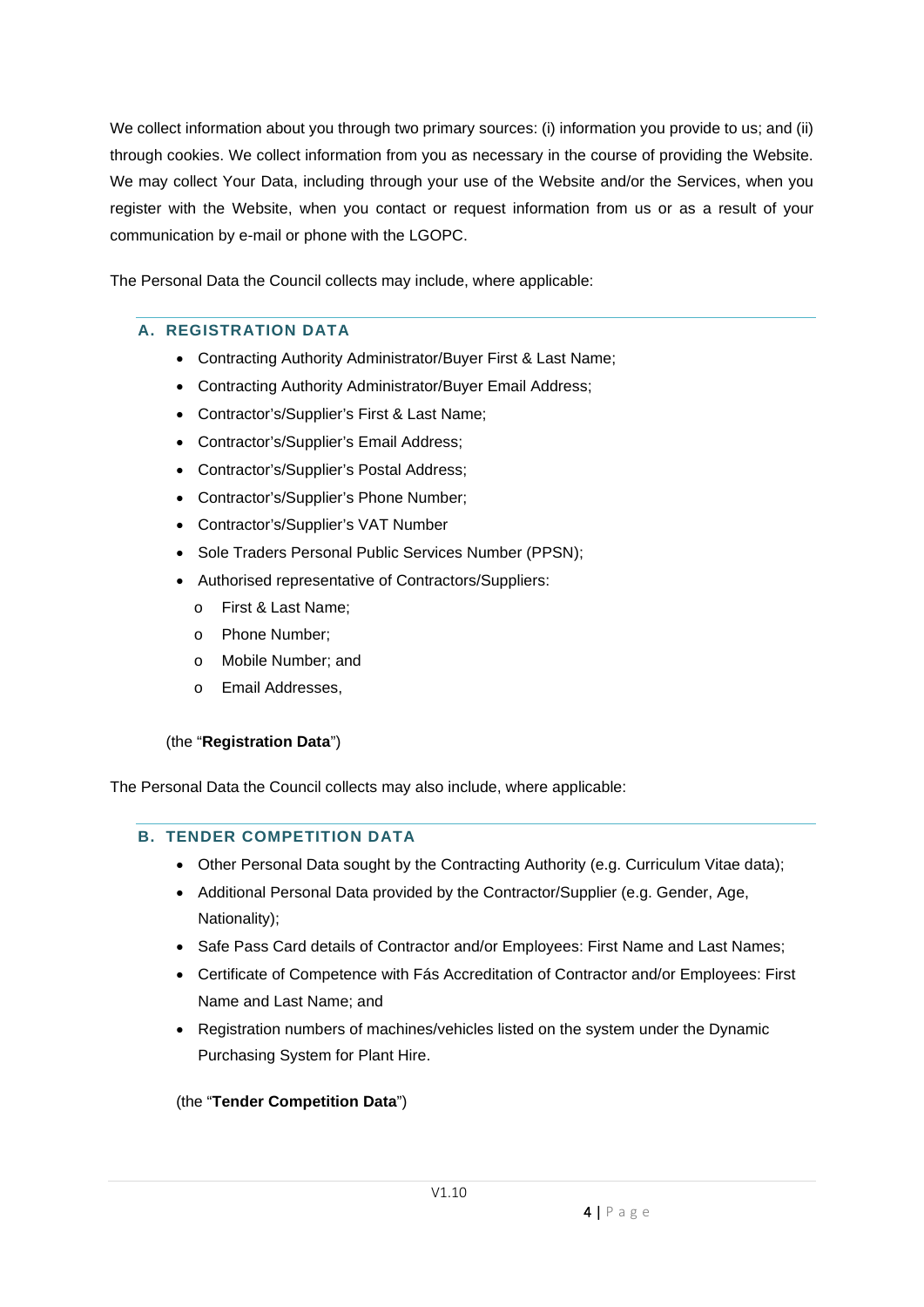When you are a Controller in respect of the Personal Data of other Data Subjects, then: (i) you must comply with all of your Controller obligations under Data Protection Legislation; and (ii) we and you act as independent (and not joint Controllers) in respect of Your Data.

We endeavour to keep Your Data accurate and up-to-date. As such, you must tell us about any changes to such information that you are aware of as soon as possible. You can update your personal information held on the Website at any time. It is the sole responsibility of you as user to ensure that your account information is correct.

#### **SHARING THE INFORMATION**

The LGOPC may share and/or disclose the data with other participating contracting authorities such as public service bodies including other local authorities that use the Supplygov.ie service ("**Participating Contracting Authorities**"). The full list is presently available at [www.supplygov.ie/BodiesUtilisingSupplyGov.aspx.](https://www.supplygov.ie/BodiesUtilisingSupplyGov.aspx) In addition, data may be shared with the Office of Government Procurement ("**OGP**"), the Local Government Management Agency ("**LGMA**") and with other bodies in accordance with statutory and regulatory obligations.

The LGOPC may use submitted information in the preparation of high level statistical reporting as part of the service to Participating Contracting Authorities, the OGP, the LGMA or for internal purposes. Such reporting contains only anonymous, aggregated data forms so as not to identify your company or relate any specific data to it.

The LGOPC has a binding agreement with Tibus Ltd. for hosting the Supplygov.ie platform and to ensure the utmost security of Personal Data. Tibus Ltd. is a Processor for both user Registration Data and Tender Competition Data. Participating contracting authorities may share Personal Data included in tender response documents with members of their evaluation teams.

Any third parties who access your Personal Data in the course of providing Services to you on our behalf are subject to strict contractual restrictions to ensure that Your Data is protected, in compliance with Data Protection Legislation. We restrict access to personal information to employees/contractors who need to know that information in order to operate, develop, or improve our Website.

Where we wish to use Your Data in any other way, we will ensure that we notify you and get your consent first (when required). When required, you will be given the opportunity to withhold or withdraw your consent for the use of Your Data for purposes other than those listed in this Policy.

We wish to remind you that this Policy applies to Personal Data that we collect/process through your use of the Website. It does not apply to any links to third-parties' websites, and/or services, such as third-party applications, that you may encounter when you use the Website. You acknowledge that the service that we provide may enable or assist you to access the Website content of, correspond with, and purchase products and services from, third parties via third-party websites and that you do so solely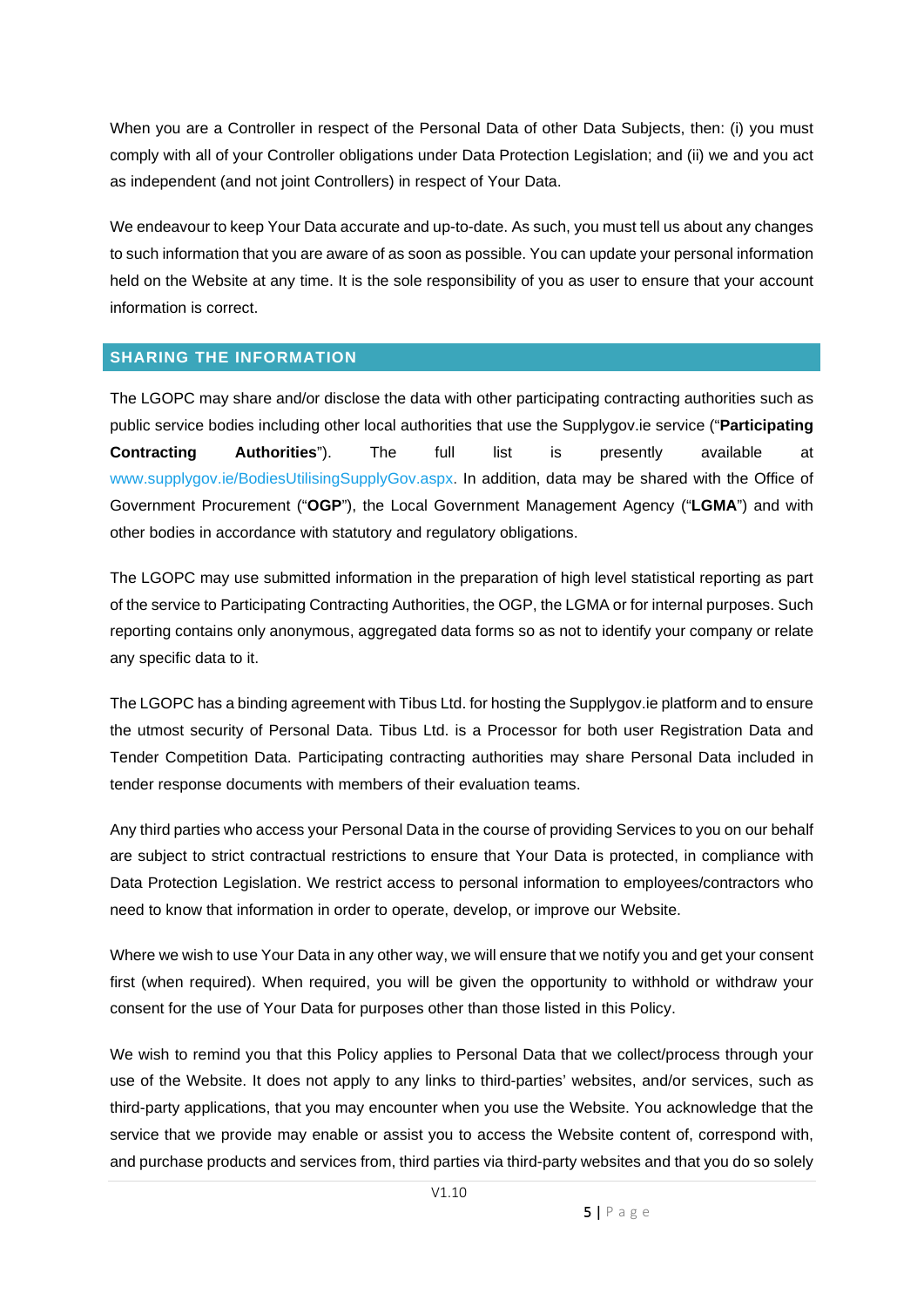at your own risk. We make no representation or commitment and shall have no liability or obligation whatsoever in relation to the content or use of, or correspondence with, any such third-party website, or any transactions completed, and any contract entered into by you, with any such third party and the use by any such third-party of your Personal Data. We do not endorse or approve any third-party website nor the content of any of the third-party website made available via the Website. We encourage you to carefully familiarize yourself with terms of use and privacy policies applicable to any website, apps and/or services operated by third parties. Please be aware that we are not responsible for the privacy practices of any third parties.

#### **STORAGE OF PERSONAL DATA**

The data that we collect from you may be transferred to, and stored at, a destination outside the European Economic Area ("**EEA**"). It may also be processed by staff operating outside the EEA who work for us or for one of our suppliers. By submitting your Personal Data, you accept this transfer, storing or processing. We will take all steps reasonably necessary to ensure that your data is treated securely and in accordance with this Policy. The safeguards in place with regard to the transfer of your Personal Data outside of the EEA are the entry by us into appropriate contracts with all transferees of such Personal Data.

All information you provide to us is stored on our secure servers. Where we have given you (or where you have chosen) a password which enables you to access certain parts of our Website, you are responsible for keeping this password confidential. We ask you not to share a password with anyone.

# **RECORDS RETENTION POLICY**

Your Data will be kept and stored for such period of time as we deem necessary taking into account the purpose for which it was collected in the first instance, and our obligations under Data Protection Legislation and other applicable European Union legislation. This may include retaining Your Data as necessary to administer the Website, comply with our legal obligations, to resolve disputes, to enforce our agreements (including for the 6 year limitation period in Ireland for contractual claims, plus a reasonable period thereafter, plus the 12 year limitation period for a European Union audit), to support business operations, and to continue to develop and improve our Website.

In general, Your Data will be retained by us for as long as you continue to remain registered with us to use our Website and/or Services and subject to our legal obligations as outlined above. In the event that you delete your account/registration or, in the limited circumstances where we rely upon your consent to process Your Data, withdraw your consent to our processing of Your Data, Your Data will be retained by us to the extent that we are required to retain it to comply with our legal obligations as outlined above.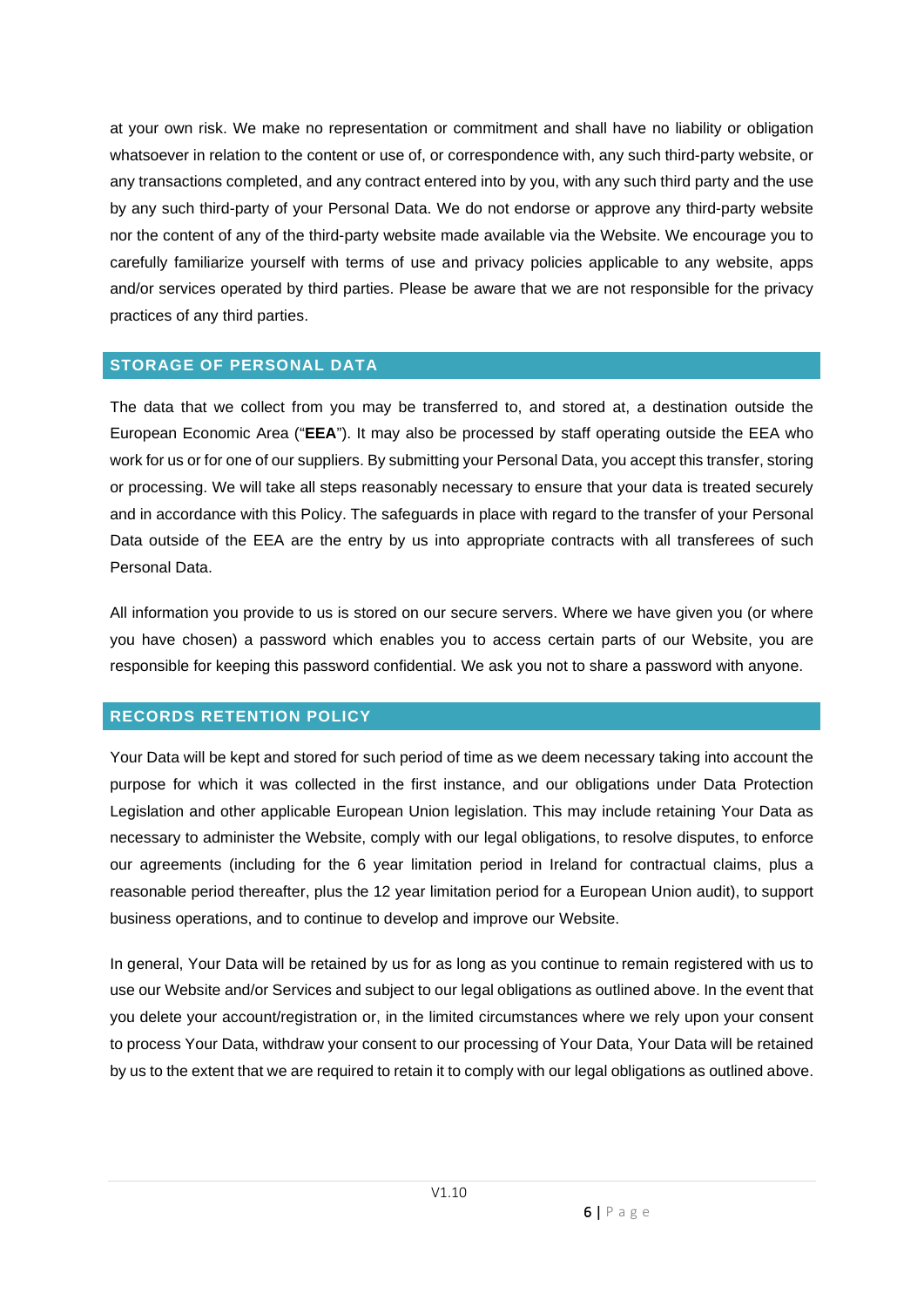Where we retain information for Website improvement and development, we take steps to eliminate information that directly identifies you, and we only use the information to uncover collective insights about the use of our Website, not to specifically analyse personal characteristics about you.

The Council is in the process of preparing retention policies for all services and business units. These policies will outline the timeframe for which Your Data will be retained by the Council and what will happen to it after the required retention period has expired. These policies will be published on the Council's website.

# **COOKIES**

A cookie is a small text file that is placed on your hardware by a web server which enables a website and/or mobile app to recognise repeat users, facilitate the user's ongoing access to and use of a website and/or the mobile app and allows the website and/or mobile app to track usage behaviour and compile aggregate data that will allow content improvements and analyse web page flow.

The Website uses cookies only for functionality that is strictly necessary for services that are explicitly requested by the user for their session as per regulation 5(5) of the ePrivacy Regulations. The LGOPC respects the rights of users of the Website. For general web browsing no personal information is revealed to the LGOPC, although certain statistical information is available to the LGOPC via its internet service provider. This information may include:

- the logical address of the server you are using;
- the top level domain name from which you access the Internet (for example: .i.e., .com, .org, etc.);
- the type of browser you are using;
- the date and time you access our site; and
- the internet address used to link to our site.

We use the above information to create summary statistics, which allows the LGOPC to assess the number of visitors to the Website, identify what pages are accessed most frequently and, generally, help the LGOPC to make the Website more user-friendly.

We use the following cookies:

**• Strictly necessary cookies.** These are cookies that are required for the operation of our website. They include, for example, cookies that enable you to log into secure areas of our website.

You can find a list of cookies we use, the purposes for which we use them, and the duration of the operation of each cookie in the table below. The LGOPC do not use cookies for collecting personal information about visitors to the website and will not collect any information about users except that which is necessary for system administration of the web server.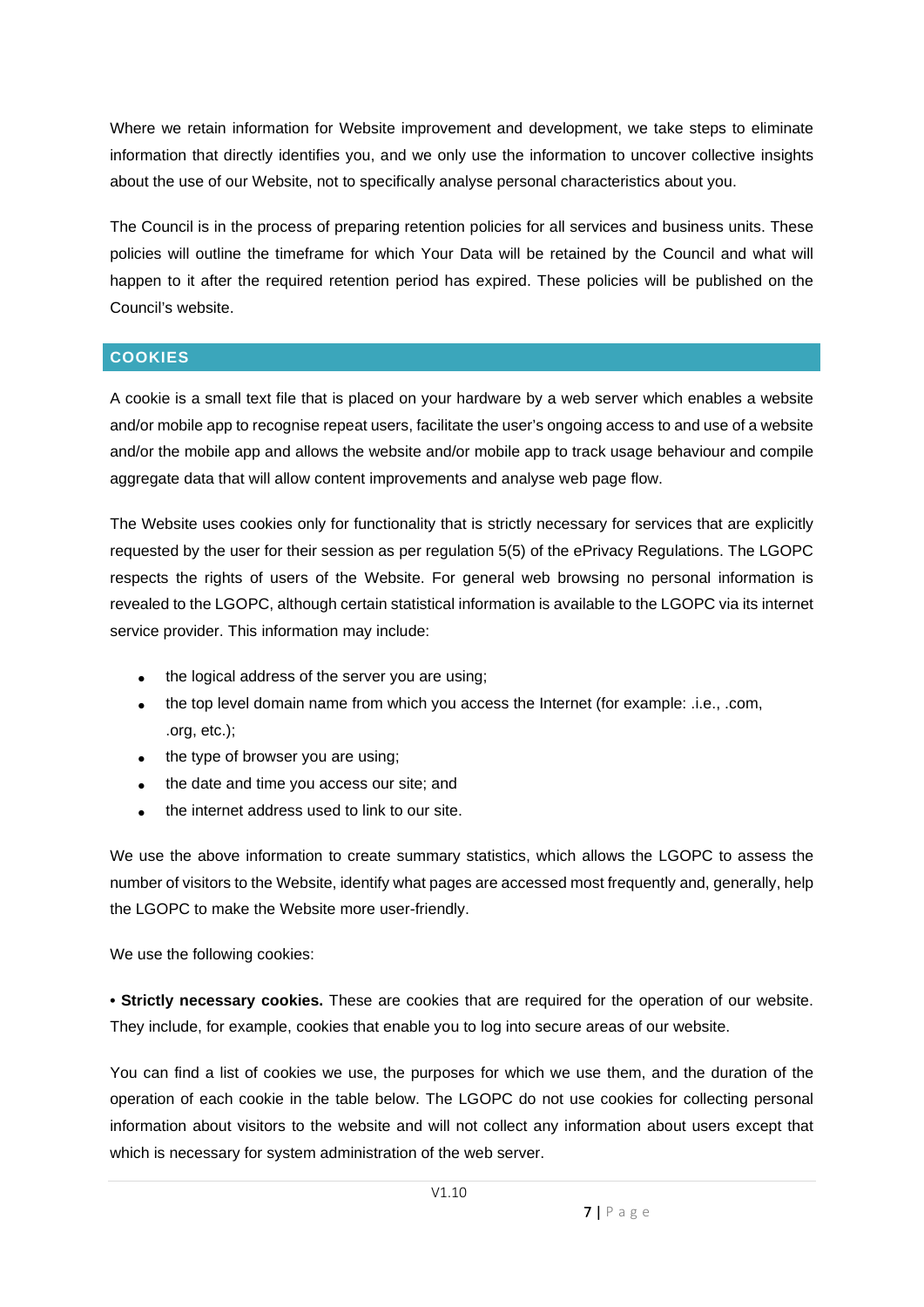| <b>COOKIE</b>             | <b>PURPOSE</b>                                                                      | <b>DURATION OF OPERATION</b>                          |
|---------------------------|-------------------------------------------------------------------------------------|-------------------------------------------------------|
| ASP.NET SessionId         | Generic session cookie. Retains the<br>user's session information.                  | Sliding $-$ expires after 60<br>minutes of inactivity |
| AntiXsrfToken             | Detects attempts to attack the<br>SupplyGov site via cross-site request<br>forgery. | Persists while the session is<br>active.              |
| .AspNet.ApplicationCookie | Detects that the user is logged on to<br>SupplyGov.                                 | Persists while the user is<br>logged on.              |
| EPROCUREMENTAPP1          | Stores a user credential token.                                                     | Persists while the session is<br>active.              |

The 'Help Menu' on the menu bar of most browsers will tell you how to prevent your browser from accepting new cookies, how to have the browser notify you when you receive a new cookie and how to disable cookies altogether. You can also disable or delete similar data used by browser add-ons, such as flash cookies, by changing the add-on's settings or visiting the website of its manufacturer.

For more information about cookies and managing them, including how to turn them off, please visit [www.cookiecentral.com.](http://www.cookiecentral.com/) However, because cookies allow you to take advantage of some of the Website's essential features, we recommend you leave them turned on as otherwise you may not be able to fully experience the interactive features of the Website or other websites which you visit.

# **SECURITY**

The LGOPC are committed to ensuring that your Personal Data is secure. We do our utmost to protect user privacy through the appropriate use of security technology. We restrict access to Personal Data to employees, contractors and agents who need to know such Personal Data in order to operate, develop or improve the Services. We ensure that we have appropriate physical and technological security measures to protect your information; and when we outsource any processes we require that the service provider has appropriate security measures in place.

The Website may contain hyperlinks to websites owned and operated by third parties. These third party websites have their own privacy policies, including cookies. We do not accept any responsibility or liability for the privacy practices of such third party websites and/or apps and your use of such websites and/or apps is at your own risk.

We maintain appropriate technical and organisational measures to ensure a level of security appropriate to the risks that are presented by the processing of your Personal Data. In particular, we will consider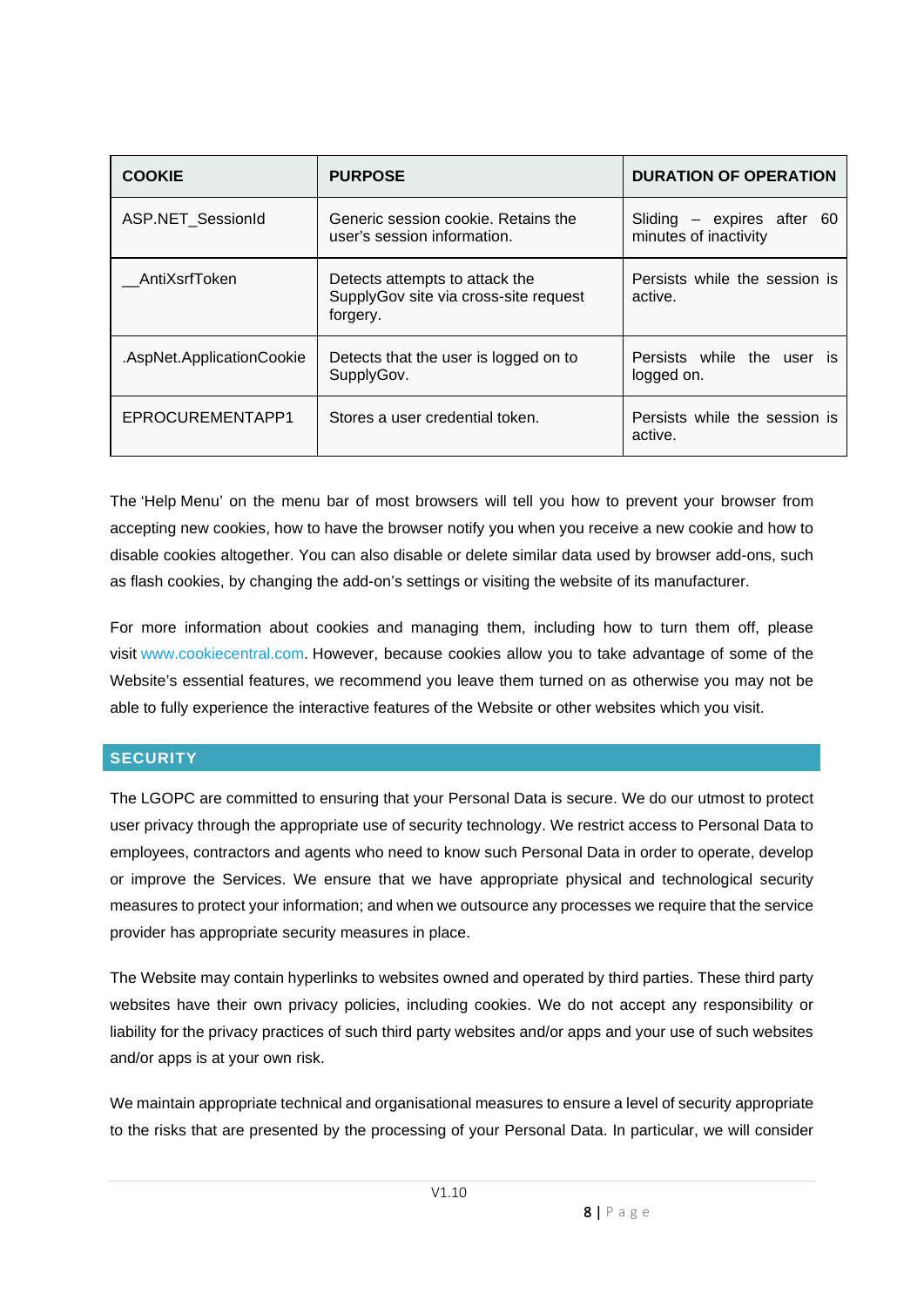the risks presented by accidental or unlawful destruction, loss, alteration, unauthorised disclosure of, or access to Personal Data transmitted, stored or otherwise processed.

Unfortunately, the transmission of information via the internet is not completely secure. Although we will do our best to protect your Personal Data, we cannot guarantee the security of any data transmitted to our Website and any such transmission is at your own risk. Once we have received your information, we will use strict procedures and security features to try to prevent unauthorised access. We are not responsible for any delays, delivery failures, or any other loss or damage resulting from (i) the transfer of data over communications networks and facilities, including the internet, or (ii) any delay or delivery failure on the part of any other service provider not contracted by us, and you acknowledge that the Website may be subject to limitations, delays and other problems inherent in the use of such communications facilities. You acknowledge that we cannot guarantee the absolute prevention of cyberattacks such as hacking, spyware and viruses. Accordingly, you will not hold us liable for any unauthorized disclosure, loss or destruction of your Personal Data arising from such risks.

# **YOUR RIGHTS**

As a Data Subject, you have the following rights under the Data Protection Legislation and we, as Controller in respect of Your Data, will comply with such rights in respect of Your Data:

#### **Right to access to Personal Data relating to you**

You may ask to see what Personal Data we hold about you and be provided with:

- a summary of such Personal Data and the categories of Personal Data held;
- details of the purpose for which it is being or is to be processed;
- details of the recipients or classes of recipients to whom it is or may be disclosed, including if they are overseas and what protections are used for those oversea transfers;
- details of the period for which it is held (or the criteria we use to determine how long it is held);
- details of your rights, including the rights to rectification, erasure, restriction or objection to the processing;
- any information available about the source of that data;
- whether we carry out automated decision-making, or profiling, and where we do, information about the logic involved and the envisaged outcome or consequences of that decision making or profiling; and
- where your Personal Data is transferred out of the EEA, what safeguards are in place.

Requests for your Personal Data must be made to us (see 'Data Protection Contact Details' below) specifying what Personal Data you need access to, and a copy of such request may be kept by us for our legitimate purposes in managing the Website. To help us find the information easily, please give us as much information as possible about the type of information you would like to see.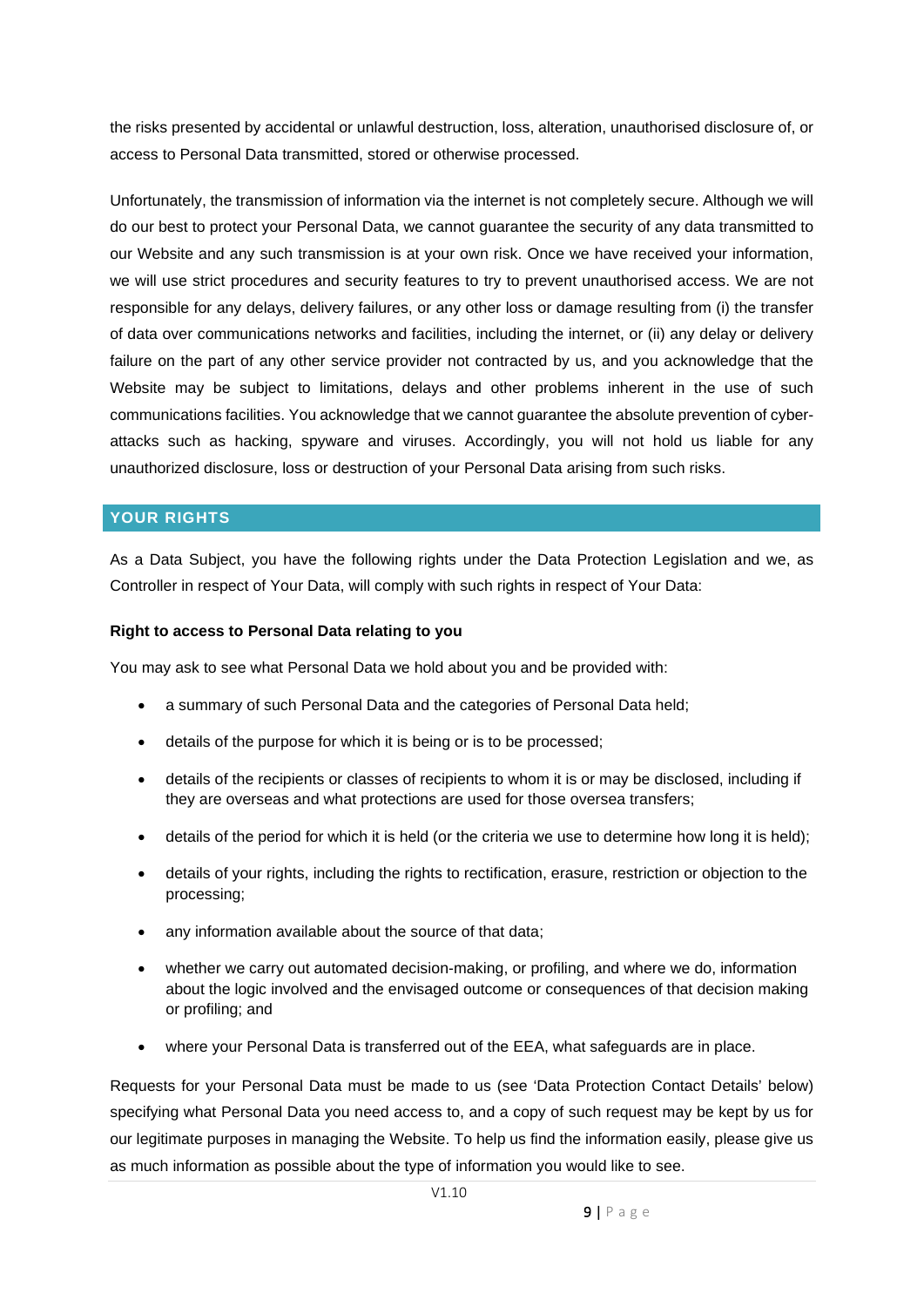If, to comply with your request, we would have to disclose information relating to or identifying another person, we may, where required, need to obtain the consent of that person, if possible. If we cannot obtain consent, we may, where required, need to withhold that information or edit the data to remove the identity of that person, if possible.

There are certain types of data which we are not obliged to disclose to you, which include Personal Data which records our intentions in relation to any negotiations with you where disclosure would be likely to prejudice those negotiations.

We are entitled to refuse a data access request from you where (i) such request is manifestly unfounded or excessive, in particular because of its repetitive character (in this case, if we decide to provide you with the Personal Data requested, we may charge you a reasonable fee to account for administrative costs of doing so), or (ii) we are entitled to do so pursuant to Data Protection Legislation.

# **Right to update your Personal Data or correct any mistakes in your Personal Data**

You can require us to correct any mistakes in your Personal Data which we hold free of charge. If you would like to do this, please:

- email, call or write to us (see 'Data Protection Contact Details' below);
- let us have enough information to identify you (e.g. name, registration details); and
- let us know the information that is incorrect and what it should be replaced with.

If we are required to update your Personal Data, we will inform recipients to whom that Personal Data have been disclosed (if any), unless this proves impossible or has a disproportionate effort.

It is your responsibility that all of the Personal Data provided to us is accurate and complete. If any information you have given us changes, please let us know as soon as possible (see 'Data Protection Contact Details' below).

# **Right to restrict or prevent processing of Personal Data**

In accordance with Data Protection Legislation, you may request that we stop processing your Personal Data temporarily if:

- you do not think that your data is accurate (but we will start processing again once we have checked and confirmed that it is accurate);
- the processing is unlawful but you do not want us to erase your data;
- we no longer need the Personal Data for our processing, but you need the data to establish, exercise or defend legal claims; or
- you have objected to processing because you believe that your interests should override our legitimate interests.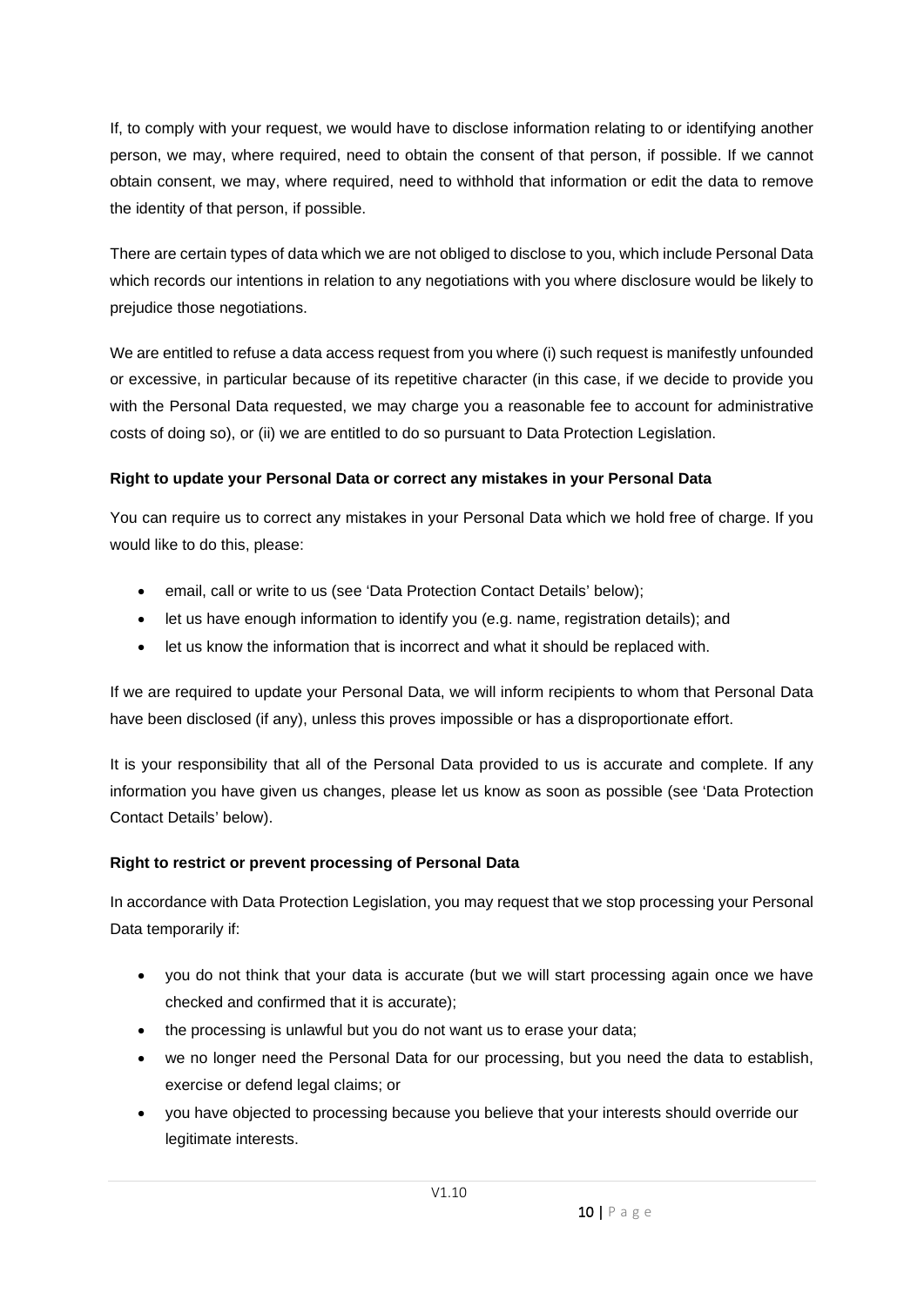If you exercise your right to restrict us from processing your Personal Data, we will continue to process the data if:

- you consent to such processing;
- the processing is necessary for the exercise or defence of legal claims;
- the processing is necessary for the protection of the rights of other individuals or legal persons; or
- the processing is necessary for public interest reasons.

# **Right to data portability**

In accordance with Data Protection Legislation, you may ask for an electronic copy of your Personal Data that you have provided to us and which we hold electronically, or for us to provide this directly to another party. This right only applies to Personal Data that you have provided to us – it does not extend to data generated by us.

The right to data portability also only applies where:

- the processing is based on your consent or for the performance of a contract; and
- the processing is carried out by automated means.

# **Right to erasure**

In accordance with Data Protection Legislation, you can ask us to erase your Personal Data where:

- you do not believe that we need your Personal Data in order to process it for the purposes set out in this Policy;
- if you had given us consent to process your Personal Data, you withdraw that consent and we cannot otherwise legally process your Personal Data;
- you object to our processing and we do not have any legitimate interests that mean we can continue to process your Personal Data;
- your data has been processed unlawfully or have not been erased when it should have been; or
- the Personal Data have to be erased to comply with law.

We may continue to process your Personal Data in certain circumstances in accordance with Data Protection Legislation (i.e. where we have a legal justification to continue to hold such Personal Data, such as it being within our legitimate business interest to do so (e.g. retaining evidence of billing information etc.).

Where you have requested the erasure of your Personal Data, we will inform recipients to whom that Personal Data have been disclosed, unless this proves impossible or involves disproportionate effort. We will also inform you about those recipients if you request it.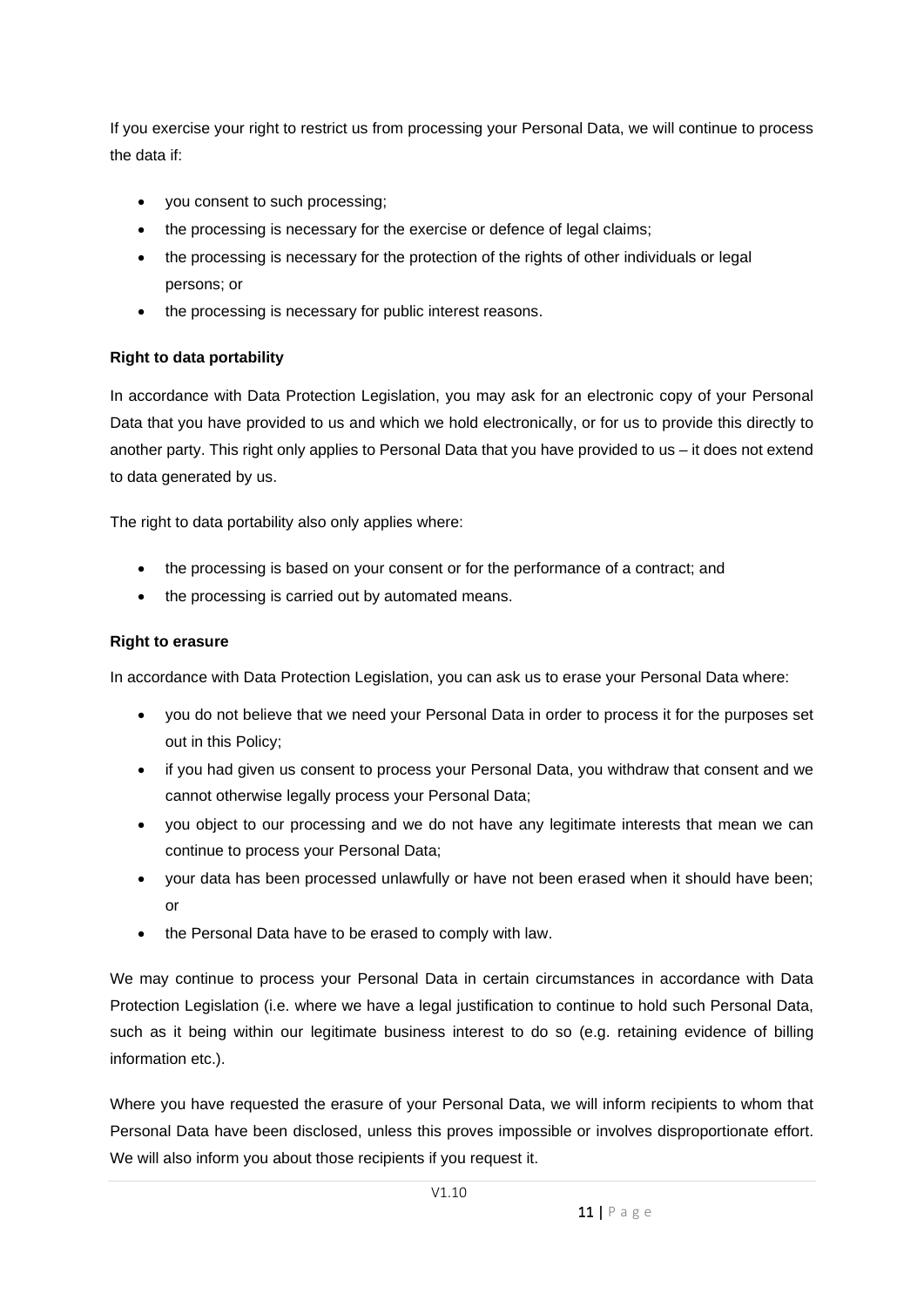#### **Right to complain to the DPC**

If you do not think that we have processed your Personal Data in accordance with this Policy, please contact us in the first instance. If you are not satisfied, you can complain to the DPC or exercise any of your other rights pursuant to Data Protection Legislation. Information about how to do this is available via the 'Data Protection Contact Details' facility referred to below.

#### **WITHDRAWAL OF CONSENT**

In the limited circumstances where we rely upon your consent to process Your Data, where you no longer consent to our processing of Your Data (in respect of any matter referred to in this Policy as requiring your consent), you may request that we cease such processing by contacting us via the 'Data Protection Contact Details' facility referred to below. Please note that if you withdraw your consent to such processing, it may not be possible for us to provide all/part of the Website and/or the Services to you.

#### **CHANGES TO THE POLICY**

This Policy may be updated from time to time, so you may wish to check it each time you submit personal information to the Website. The date of the most recent version will appear at the beginning of the Policy. If you do not agree to these changes, please do not continue to use the Website to submit personal information. If material changes are made to the Policy, we will notify you by placing a prominent notice on the Website. We will not process your Personal Data in a manner not contemplated by this Policy without your consent.

#### **DATA PROTECTION CONTACT DETAILS**

For all enquiries relating to Data Protection you can contact Kerry County Council at:

Phone: 066 718 3500

E-mail: [dpo@kerrycoco.ie](mailto:dpo@kerrycoco.ie)

Postal Address: Kerry County Council Co Buildings Rathass Tralee V92 H7VT Co. Kerry

If you are not satisfied with the outcome of the response you receive from the Council in relation to your request, then you are entitled to make a complaint to the Data Protection Commissioner who may investigate the matter for you.